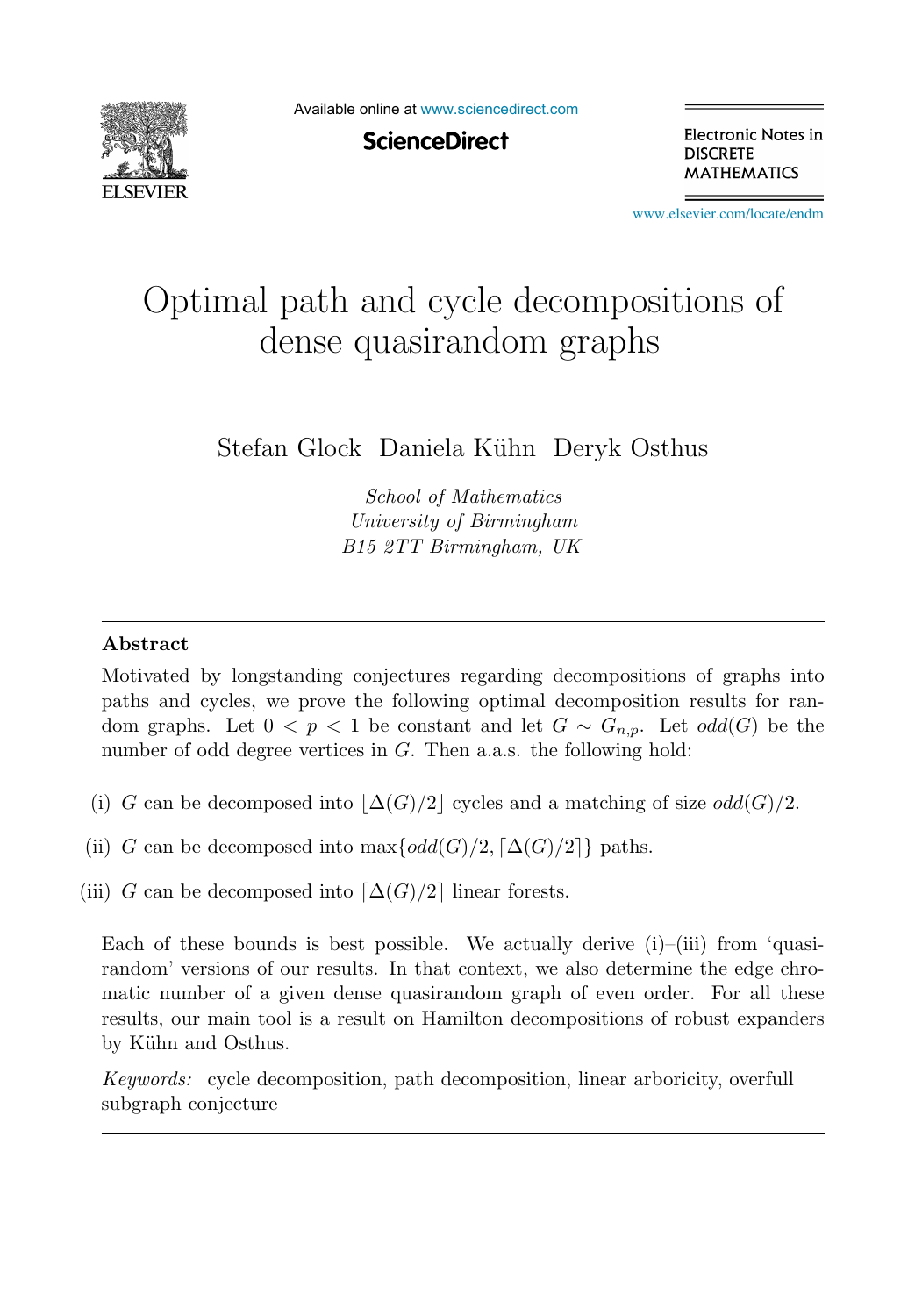# **1 Introduction**

There are several longstanding and beautiful conjectures on decompositions of graphs into cycles and/or paths. We consider four of the most well-known in the setting of dense quasirandom and random graphs: the Erdős-Gallai conjecture, the Gallai conjecture on path decompositions, the linear arboricity conjecture as well as the overfull subgraph conjecture.

## 1.1 Decompositions of random graphs

A classical result of Lovász  $[18]$  on decompositions of graphs states that the edges of any graph on n vertices can be decomposed into at most  $n/2$  cycles and paths. Erdős and Gallai [7,8] made the related conjecture that the edges of every graph G on n vertices can be decomposed into  $\mathcal{O}(n)$  cycles and edges. Conlon, Fox and Sudakov [4] recently showed that  $\mathcal{O}(n \log \log n)$  cycles and edges suffice and that the conjecture holds for graphs with linear minimum degree. They also proved that the conjecture holds a.a.s. for the binomial random graph  $G \sim G_{n,p}$ . Korándi, Krivelevich and Sudakov [14] carried out a more systematic study of the problem for  $G_{n,p}$ : for a large range of p, a.a.s.  $G_{n,p}$  can be decomposed into  $n/4 + np/2 + o(n)$  cycles and edges, which is asymptotically best possible. They also asked for improved error terms. For constant p, we will give an exact formula.

A further related conjecture of Gallai (see [18]) states that every connected graph on *n* vertices can be decomposed into  $\lceil n/2 \rceil$  paths. The result of Lovász mentioned above implies that for every (not necessarily connected) graph  $n -$ 1 paths suffice. This has been improved to  $|2n/3|$  paths  $[6,22]$ . Here we determine the number of paths in an optimal path decomposition of  $G_{n,p}$  for constant p. In particular this implies that Gallai's conjecture holds (with room to spare) for almost all graphs.

Next, recall that an edge colouring of a graph is a partition of its edge set into matchings. A matching can be viewed as a forest whose connected components are edges. As a relaxation of this, a linear forest is a forest whose components are paths, and the least possible number of linear forests needed to partition the edge set of a graph  $G$  is called the *linear arboricity* of G, denoted by  $la(G)$ . Clearly, in order to cover all edges at any vertex of

 $^{\rm 1}$  The research leading to these results was partially supported by the European Research Council under the European Union's Seventh Framework Programme (FP/2007–2013) / ERC Grant Agreements no. 258345 (D. Kühn) and 306349 (S. Glock and D. Osthus).

 $2$  Email:  $\{s x g 426, d.kuhn, d.osthus\}$ ©bham.ac.uk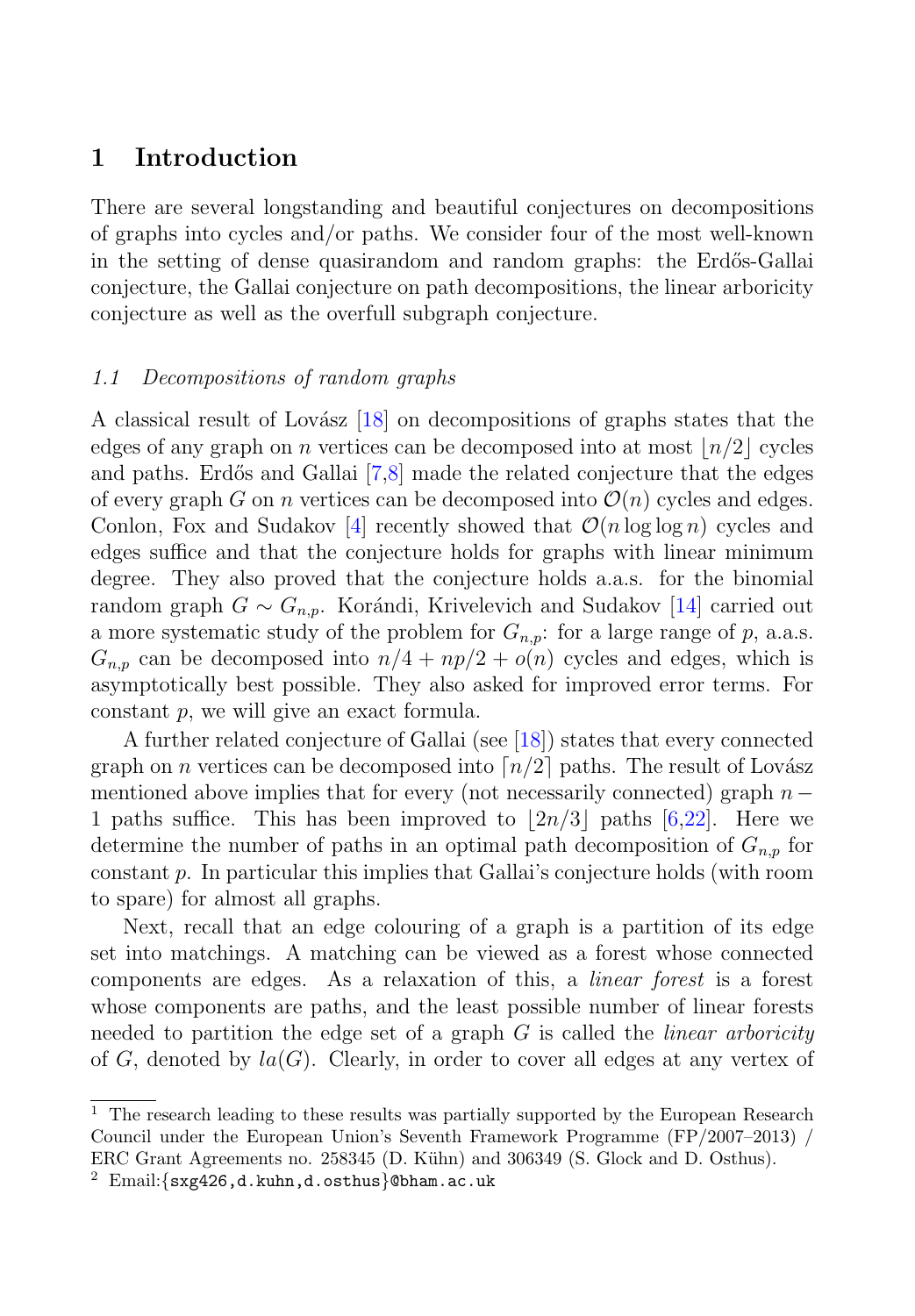maximum degree, we need at least  $\lceil \Delta(G)/2 \rceil$  linear forests. However, for some graphs (e.g. complete graphs on an odd number of vertices) we need at least  $\lceil (\Delta(G) + 1)/2 \rceil$  linear forests. The following conjecture is known as the linear arboricity conjecture and can be viewed as an analogue to Vizing's theorem.

## **Conjecture 1.1 (Akiyama, Exoo, Harary [1])** For every graph G,  $la(G) \leq \lceil (\Delta(G) + 1)/2 \rceil$ .

This is equivalent to the statement that for all d-regular graphs  $G$ ,  $la(G)$  =  $\lceil (d+1)/2 \rceil$ . Alon [2] proved an approximate version of the conjecture for sufficiently large values of  $\Delta(G)$ . Using his approach, McDiarmid and Reed [19] confirmed the conjecture for random regular graphs with fixed degree. We will show that, for a large range of p, a.a.s. the random graph  $G \sim$  $G_{n,p}$  can be decomposed into  $\lceil \Delta(G)/2 \rceil$  linear forests. Moreover, we use the recent confirmation [5] of the so-called 'Hamilton decomposition conjecture' to deduce that the linear arboricity conjecture holds for large and sufficiently dense regular graphs.

The following theorem summarises our optimal decomposition results for dense random graphs. We denote by  $odd(G)$  the number of odd degree vertices in a graph G.

**Theorem 1.2** Let  $0 < p < 1$  be constant and let  $G \sim G_{n,p}$ . Then a.a.s. the following hold:

- (i) G can be decomposed into  $\lfloor \Delta(G)/2 \rfloor$  cycles and a matching of size odd(G)/2.
- (ii) G can be decomposed into  $\max\{odd(G)/2, \lceil\Delta(G)/2\rceil\}$  paths.
- (iii) G can be decomposed into  $\lceil \Delta(G)/2 \rceil$  linear forests, i.e.  $la(G) = \lceil \Delta(G)/2 \rceil$ .

Clearly, each of the given bounds is best possible. Moreover, as observed e.g. in [14] for a large range of p, a.a.s.  $odd(G_{n,p}) = (1+o(1))n/2$ . This means that for fixed  $p < 1/2$ , the size of an optimal path decomposition of  $G_{n,p}$  is determined by the number of odd degree vertices, whereas for  $p > 1/2$ , the maximum degree is the crucial parameter.

A related result of Gao, Pérez-Giménez and Sato [9] determines the arboricity and spanning tree packing number of  $G_{n,p}$ . Optimal results on packing Hamilton cycles in  $G_{n,p}$  which together cover essentially the whole range of  $p$  were proven in [13,15].

One can extend Theorem 1.2(iii) to the range  $\frac{\log^{117} n}{n} \leq p = o(1)$  by applying a recent result in [11] on covering  $G_{n,p}$  by Hamilton cycles. It would be interesting to obtain corresponding exact results also for (i) and (ii). In particular we believe that the following should hold.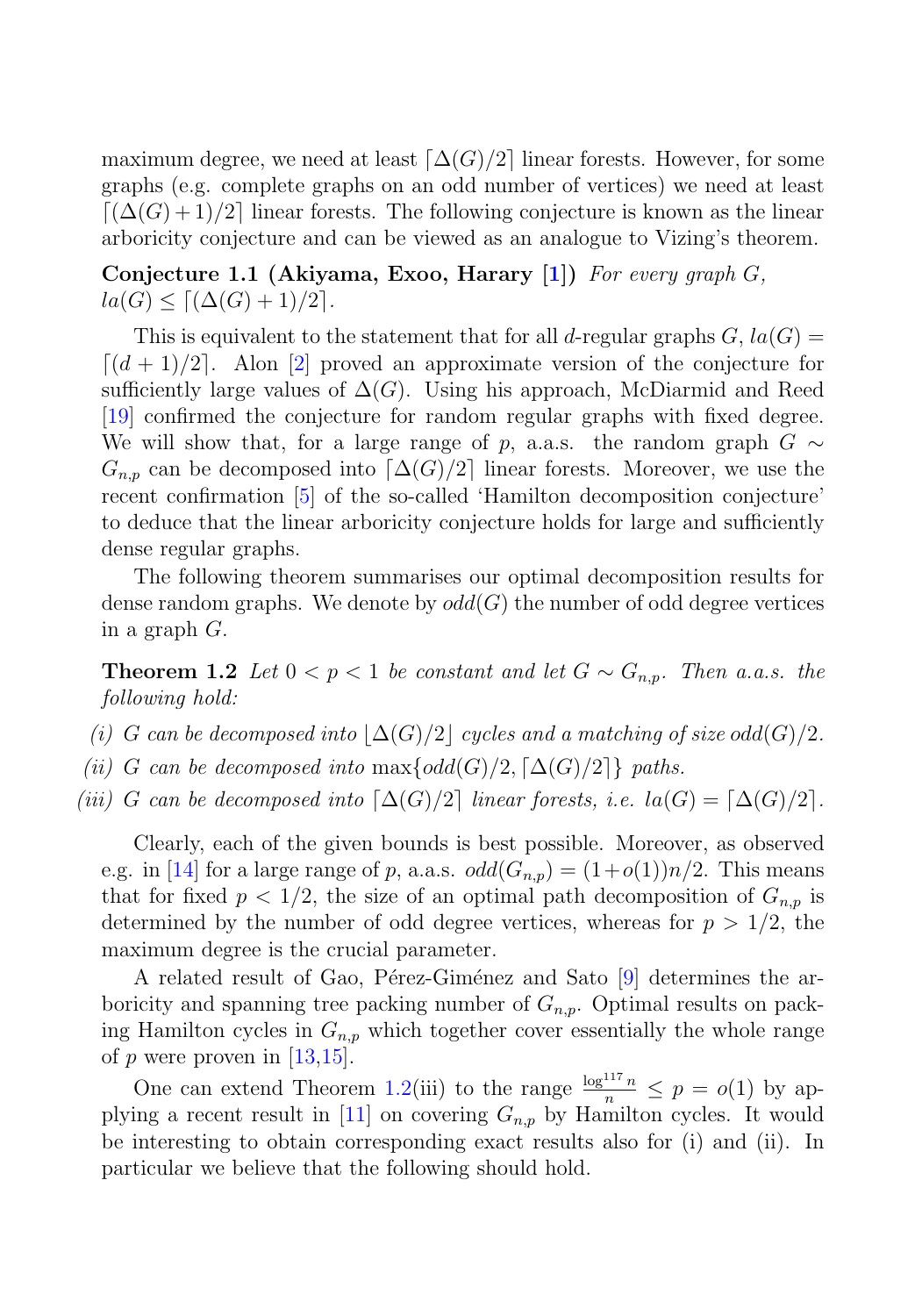**Conjecture 1.3** Suppose  $p = o(1)$  and  $\frac{pn}{\log n} \to \infty$ . Then a.a.s.  $G \sim G_{n,p}$  can be decomposed into  $odd(G)/2$  paths be decomposed into  $odd(G)/2$  paths.

By tracking the number of cycles in the decomposition constructed in [14] and by splitting every such cycle into two paths, one immediately obtains an approximate version of Conjecture 1.3. Note that this argument does not yield an approximate version of Theorem 1.2(ii) in the case when  $p$  is constant.

#### 1.2 Dense quasirandom graphs

As mentioned earlier, we will deduce Theorem 1.2 from quasirandom versions of these results. For this we will consider the following one-sided version of  $\varepsilon$ -regularity. Let  $0 < \varepsilon, p < 1$ . A graph G on n vertices is called *lower-(p,*  $\varepsilon$ *)regular* if we have  $e_G(S,T) \ge (p - \varepsilon)|S||T|$  for all disjoint  $S,T \subseteq V(G)$  with  $|S|, |T| \geq \varepsilon n$ .

The next theorem is a quasirandom version of Theorem 1.2(i). Similarly, we also prove quasirandom versions of parts (ii) and (iii).

**Theorem 1.4** For all  $0 < p < 1$  there exist  $\varepsilon, \eta > 0$  such that for sufficiently large n, the following holds: Suppose G is a lower- $(p, \varepsilon)$ -regular graph on n vertices. Moreover, assume that  $\Delta(G) - \delta(G) \le \eta n$  and that G is Eulerian. Then G can be decomposed into  $\Delta(G)/2$  cycles.

This confirms the following conjecture of Hajós (see  $[18]$ ) for quasirandom graphs (with room to spare): Every Eulerian graph on  $n$  vertices has a decomposition into  $n/2$  cycles. (It is easy to see that this conjecture implies the Erdős-Gallai conjecture.)

We also apply our approach to edge colourings of dense quasirandom graphs. Recall that in general it is NP-complete to decide whether a graph G has chromatic index  $\Delta(G)$  or  $\Delta(G) + 1$  (see e.g. [12]). We will show that for dense quasirandom graphs of even order this decision problem can be solved in quadratic time without being trivial. For this, call a subgraph  $H$  of  $G$  overfull if  $e(H) > \Delta(G)|[H]/2]$ . Clearly, if G contains any overfull subgraph, then  $\chi'(G) = \Delta(G) + 1$ . The following conjecture is known as the overfull subgraph conjecture and dates back to 1986.

**Conjecture 1.5 (Chetwynd, Hilton [3])** A graph G on n vertices with  $\Delta(G) > n/3$  satisfies  $\chi'(G) = \Delta(G)$  if and only if G contains no overfull subgraph.

This conjecture implies the 1-factorization conjecture, that every regular graph of sufficiently high degree and even order can be decomposed into perfect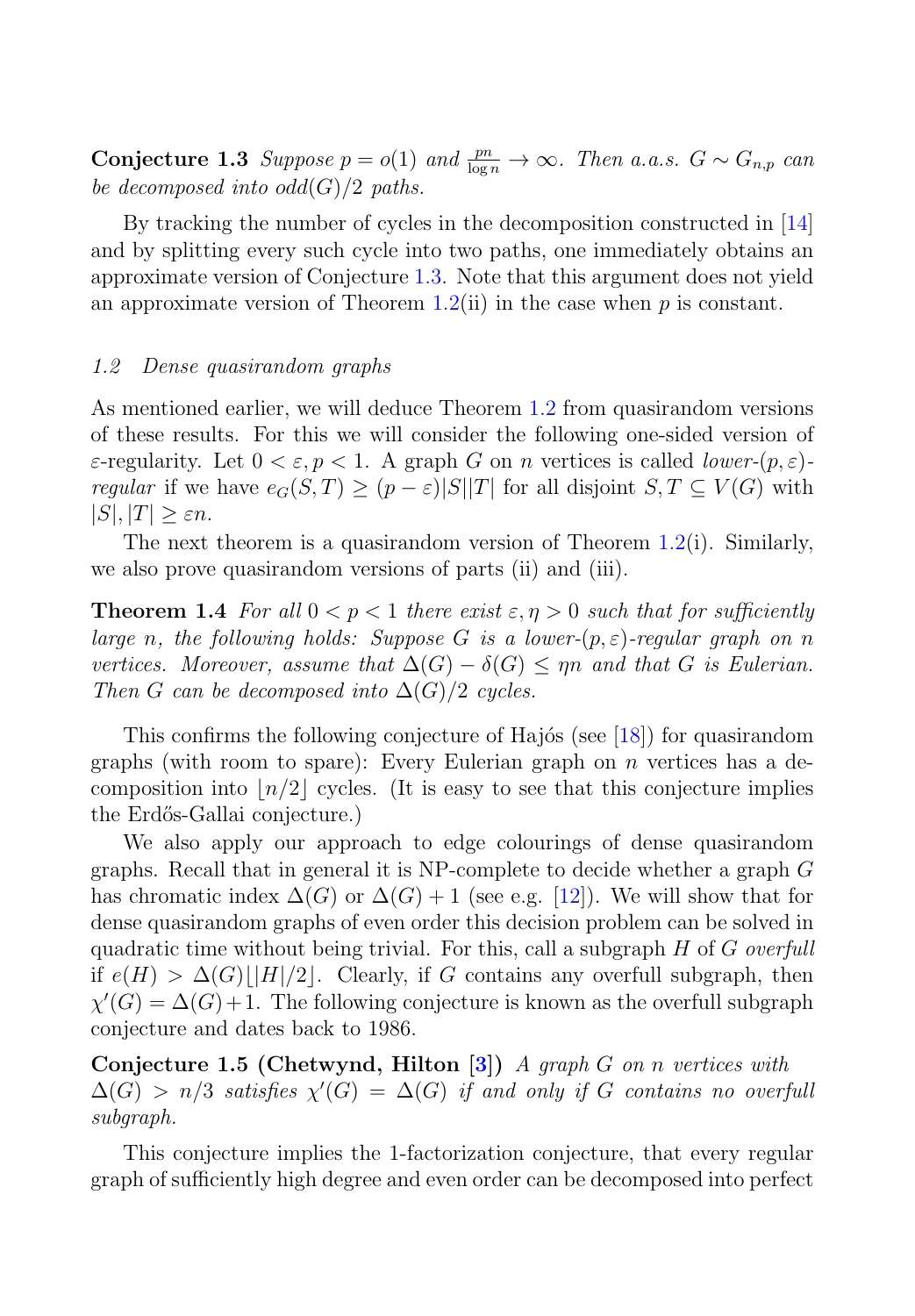matchings, which was recently proved for large graphs in [5]. (We refer to [21] for a more thorough discussion of the area.) We prove the overfull subgraph conjecture for quasirandom graphs of even order, even if the maximum degree is smaller than stated in the conjecture, as long as it is linear.

**Theorem 1.6** For all  $0 < p < 1$  there exist  $\varepsilon, \eta > 0$  such that for sufficiently large n, the following holds: Suppose G is a lower- $(p, \varepsilon)$ -regular graph on n vertices and n is even. Moreover, assume that  $\Delta(G) - \delta(G) \leq \eta n$ . Then  $\chi'(G) = \Delta(G)$  if and only if G contains no overfull subgraph. Further, there is a polynomial time algorithm which finds an optimal colouring.

At the first glance, the overfull subgraph criterion seems not very helpful in terms of time complexity, as it involves all subgraphs of  $G$ . (On the other hand, Niessen [20] proved that in the case when  $\Delta(G) \geq |G|/2$  there is a polynomial time algorithm which finds all overfull subgraphs.) Our proof of Theorem 1.6 will actually yield a simple criterion whether  $G$  is class 1 or class 2. Moreover, the proof is constructive, thus using appropriate running time statements for our tools, this yields a polynomial time algorithm which finds an optimal colouring.

The condition of n being even is essential for our proof as we will colour Hamilton cycles with two colours each. It would be interesting to obtain a similar result for graphs of odd order.

**Conjecture 1.7** For every  $0 < p < 1$  there exist  $\varepsilon, \eta > 0$  and  $n_0 \in \mathbb{N}$  such that the following holds. Whenever G is a lower- $(p, \varepsilon)$ -regular graph on  $n > n_0$ vertices, where n is odd, and  $\Delta(G) - \delta(G) \leq \eta n$ , then  $\chi'(G) = \Delta(G)$  if and only if  $\sum_{x \in V(G)} (\Delta(G) - d_G(x)) \geq \Delta(G)$ .

Note that the condition  $\sum_{x \in V(G)} (\Delta(G) - d_G(x)) \ge \Delta(G)$  in Conjecture 1.7<br>quivalent to the requirement that G itself is not overfull. Also note that is equivalent to the requirement that  $G$  itself is not overfull. Also note that the corresponding question for  $G_{n,p}$  is easily solved if p does not tend to 0 or 1 too quickly: It is well-known that in this case a.a.s.  $G \sim G_{n,p}$  satisfies  $\chi'(G) = \Delta(G)$ , which follows from the fact that a.a.s. G has a unique vertex of maximum degree.

# **2 Proof overviews**

Note that our main results concern almost regular graphs. So the key step is to partially decompose a given graph (into paths, cycles or appropriate linear forests) such that the remaining graph is regular. We then apply a result on Hamilton decompositions of regular robust expanders by Kühn and Osthus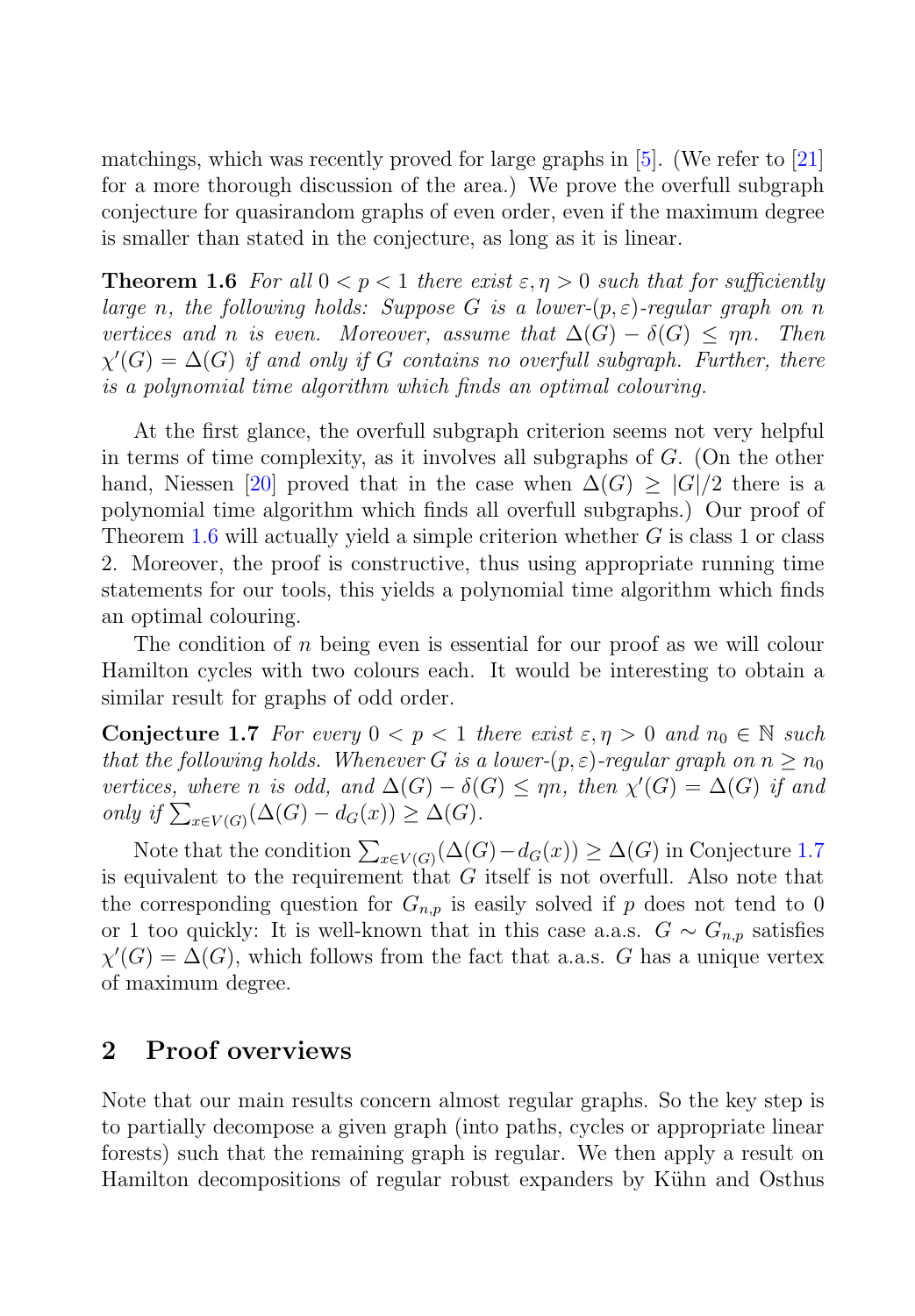# [16,17].

#### 2.1 Proof sketch of Theorem 1.4

If an Eulerian graph G has a decomposition into  $\Delta(G)/2$  cycles, then any vertex of maximum degree must be contained in any cycle of the decomposition. Let  $Z$  contain the vertices of maximum degree in  $G$ . We want to find a cycle C that contains Z. A cycle on Z would be desirable, yet too much to hope for. However, suppose we are given a set of vertices  $S$  (not necessarily disjoint from Z) such that  $G[S \cup Z]$  is lower- $\varepsilon$ -regular and has linear minimum degree. Then we can find a Hamilton cycle C in  $G[S \cup Z]$ . Let G' be obtained from G by removing the edges of  $C$ . Hence, when going from  $G$  to  $G'$ , the maximum degree decreases by two. Let  $Z'$  contain the vertices of maximum degree in  $G'$ . Again, we aim at finding a cycle  $C'$  that contains  $Z'$ . In addition, if  $\delta(G') < \delta(G)$ , then we want to make sure that C' does not contain any vertex of degree  $\delta(G')$ . We achieve this as follows. We find another set S' such that  $G[S' \cup Z']$  is lower- $\varepsilon$ -regular and has linear minimum degree, and critically, S' is disjoint from S. Then we can take C' to be a Hamilton cycle in  $G[S' \cup Z']$ . In this way we have reduced the maximum degree by 4 and the minimum degree by at most 2 by removing the edges of two cycles. By repeating this 2-step procedure, we will eventually obtain a dense regular graph which can be decomposed into Hamilton cycles.

#### 2.2 Proof sketch of Theorem 1.6

Roughly speaking, instead of inductively removing cycles, we aim to remove paths in order to make our graph regular and then decompose the regular remainder into Hamilton cycles. We can then simply colour each path with two colours and, since our graph has even order, each Hamilton cycle with two colours. We can translate the condition that G does not contain any overfull subgraph into a simple condition on the degree sequence of  $G$ . Together with a classic result on multigraphic degree sequences by Hakimi [10], we find an auxiliary multigraph A on  $V(G)$  such that  $d_A(x) = \Delta(G) - d_G(x)$  for all  $x \in V(G)$ . If we removed the edges of a Hamilton path from G joining a and b for every edge  $ab \in E(A)$ , then the leftover would be a regular graph. However, too many iterations would be needed and we could not ensure that the regular remainder is still dense enough to apply the Hamilton decomposition result in [17]. Therefore, we split  $E(A)$  into matchings, and for every such matching  $M$  we remove a linear forest from  $G$  whose leaves are the vertices covered by M. In order to actually find these linear forests, we observe that lower- $(p, \varepsilon)$ -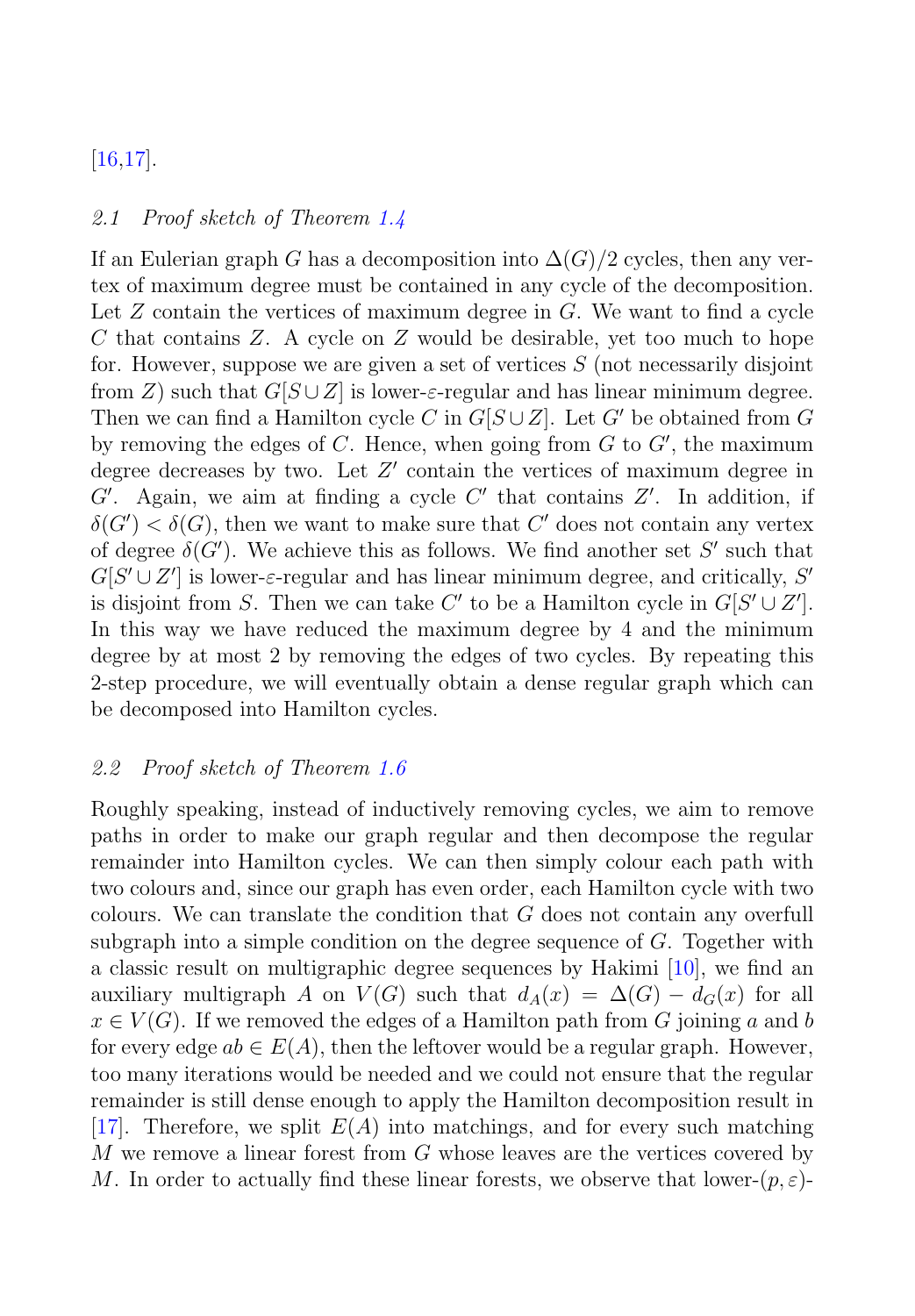regular graphs contain 'spanning linkages' for arbitrary pairs of vertices.

## **References**

- [1] Akiyama, J., G. Exoo and F. Harary, Covering and packing in graphs. III: Cyclic and acyclic invariants, Math. Slovaca **30** (1980), 405–417.
- [2] Alon, N., The linear arboricity of graphs, Isr. J. Math. **62** (1988), 311–325.
- [3] Chetwynd, A.G., and A.J.W. Hilton, Regular graphs of high degree are 1 factorizable, Proc. London Math. Soc. **50** (1985), 193–206.
- [4] Conlon, D., J. Fox and B. Sudakov, Cycle packing, Random Structures and Algorithms **45** (2014), 608–626.
- [5] Csaba, B., D. K¨uhn, A. Lo, D. Osthus and A. Treglown, Proof of the 1 factorization and Hamilton decomposition conjectures, Memoirs of the American Mathematical Society, to appear.
- [6] Dean, N., and M. Kouider, Gallai's conjecture for disconnected graphs, Discrete Math. **213** (2000), 43–54.
- [7] Erdős, P., On some of my conjectures in number theory and combinatorics, Proceedings of the fourteenth Southeastern conference on combinatorics, graph theory and computing (Boca Raton, Fla., 1983), Congr. Numer. **39** (1983), 3–19.
- $[8]$  Erdős, P., A.W. Goodman and L. Pósa, The representation of a graph by set intersections, Canad. J. Math. **18** (1966), 106–112.
- [9] Gao, P., X. Pérez-Giménez and C.M. Sato, Arboricity and spanning-tree packing in random graphs with an application to load balancing, Proceedings of the Twenty-Fifth Annual ACM-SIAM Symposium on Discrete Algorithms (SODA '14), 317–326.
- [10] Hakimi, S.L., On realizability of a set of integers as degrees of the vertices of a linear graph. I, J. Soc. Indust. Appl. Math. **10** (1962), 496–506.
- [11] Hefetz, D., D. Kühn, J. Lapinskas and D. Osthus, *Optimal covers with Hamilton* cycles in random graphs, Combinatorica **34** (2014), 573–596.
- [12] Holyer, I., The NP-completeness of edge-colouring, SIAM J. Comput. **10** (1981), 718–720.
- [13] Knox, F., D. Kühn and D. Osthus, *Edge-disjoint Hamilton cycles in random* graphs, Random Structures and Algorithms, to appear.